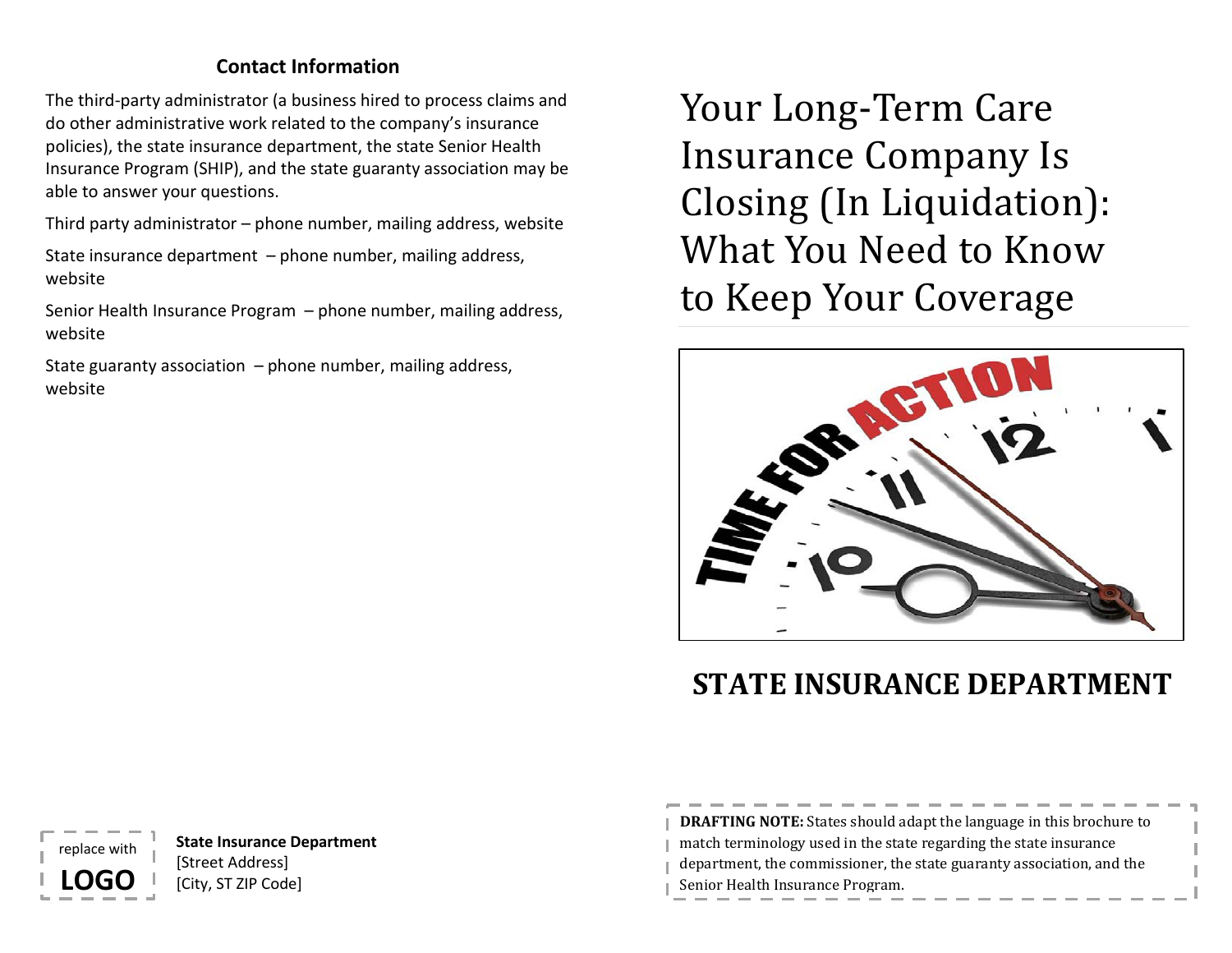# **Why did I get this document?**

You got this document because you have a long-term care insurance policy. The insurance company that issued the policy is going out of business. A state insurance department has put your company into liquidation.

#### **What is liquidation?**

Liquidation is similar to bankruptcy. If state insurance regulators decide an insurance company can't recover from its financial problems, they'll ask the state court to order the company liquidated. The company's insurance policies will continue to protect policyholders who pay their premiums.

#### **Who is the Liquidator?**

By law, the state insurance commissioner is the Liquidator of the company. The Liquidator takes control of the company's operations.

#### **How does liquidation affect me?**

Most states have insurance guaranty associations to protect their residents. State life and health insurance guaranty associations take over the company's long-term care insurance policies. You'll pay premiums and file claims with the state guaranty association, usually in the state where you lived when the company was liquidated, even if you don't live in that state now.

# **Guaranty Associations**

## **What will happen to my long-term care policy and what do I need to do?**

When an insurer is liquidated, state guaranty associations take over the policies. The guaranty association, usually the one in the state where you lived when the company was liquidated, will manage your policy and claims, even if you bought your policy in another state or live in another state now.

If your policy is guaranteed renewable, it can't be canceled.

**State Health Insurance Assistance Programs (SHIP):** A free health benefits counseling service for Medicare beneficiaries and their families and caregivers. SHIPs mission is to educate, advocate, counsel and empower people to make informed healthcare benefit decisions. SHIP is an independent program funded by Federal agencies. It isn't affiliated with the insurance industry.

**State Insurance Commissioner:** A state regulator who heads the state insurance department and monitors and regulates insurance sales and claims in the state. Insurance commissioners either are appointed by the governor or elected. The commissioner also decides when an insurance company should be declared insolvent or put in rehabilitation. The insurance commissioner can ask the state court to put an insurance company into rehabilitation and try to return it to financial health. Or, the commissioner can ask the state to put an insolvent company into liquidation and run the company.

**State Insurance Department:** The state regulatory agency responsible to enforce the state's own laws and regulations for all types of insurance.

**Third Party Administrator:** A business hired to process claims and do other administrative work related to another company's insurance policies.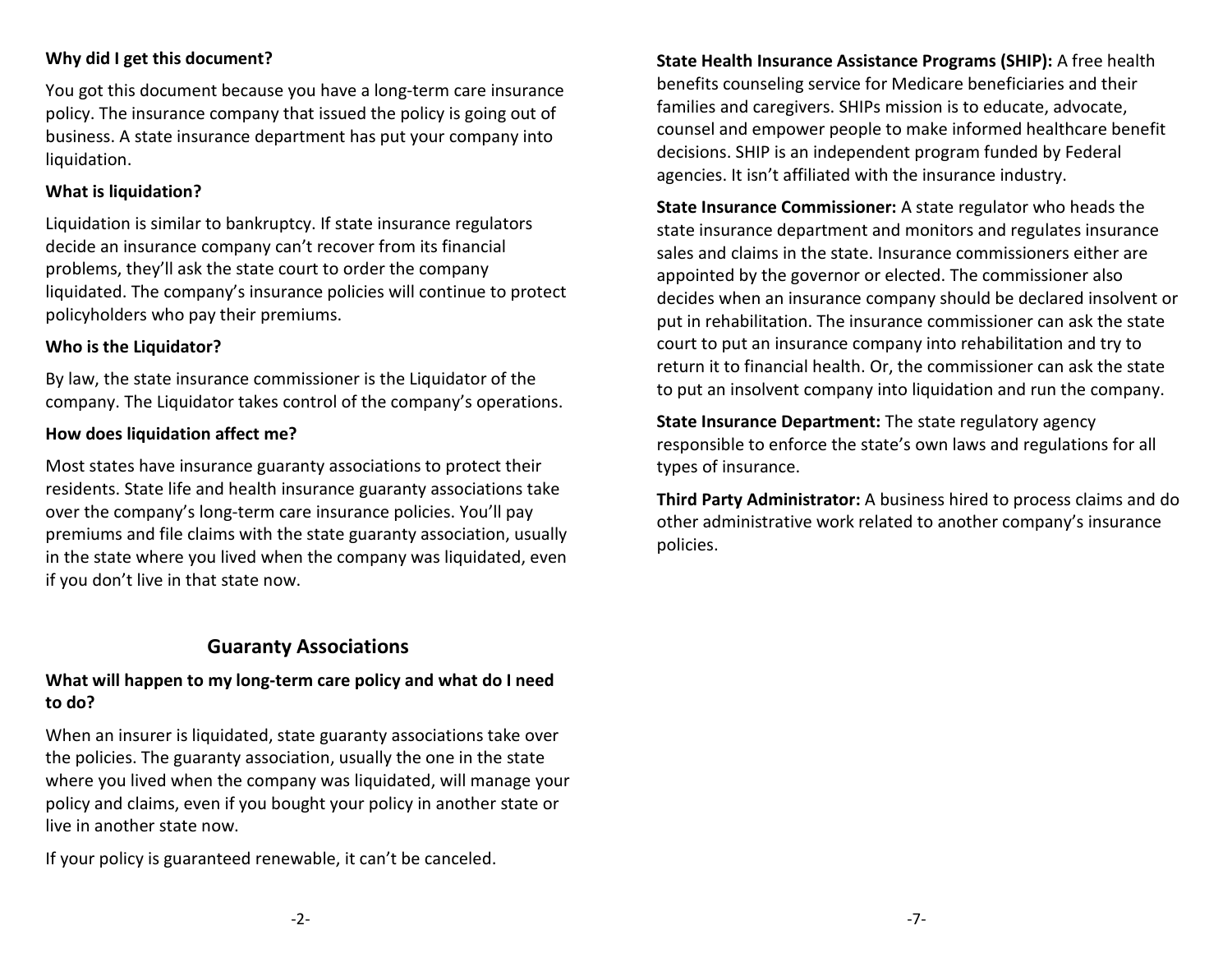# **Claims**

#### **Will the claims I've already submitted be paid?**

Yes. The guaranty association will continue to pay claims following the terms of your policy. State law limits guaranty association coverage. In most states, the benefit limit is \$300,000 for long-term care insurance. The most you could be paid in claims would be the maximum your policy can pay **or** the state guaranty association limit, **whichever is lower.**

#### **Will I be able to submit claims in the future? How?**

Yes. The guaranty association will tell you how to submit claims.

# **Decisions**

# **What decisions will I be asked to make? How will I know when I have to make those decisions? How long will I have to make those decisions?**

The state guaranty association will tell you if you need to make any decisions about your coverage. The notice will explain the decisions and give you a deadline to make those decisions. **Don't miss the deadline!**

#### **Who can help me make those decisions?**

You may be asked to make some very important decisions. You should discuss any decisions about your insurance coverage with your family, an attorney, and/or a financial advisor. If you have questions, call the state guaranty association. If you need more information, call your state insurance department. (See contact information below.)

#### **What are my rights when my company is placed in liquidation?**

You still have the rights described in your policy as well as any rights you have under state law. If your policy is guaranteed renewable it can't be canceled.

# **Glossary**

**Benefits:** Money an insurance company pays to policyholders or care providers for services the insurance policy covers.

**Claim**: A request a policyholder makes to be paid benefits from their policy for eligible services.

**Coverage Limit:** The maximum policy benefit a guaranty association will pay. State law sets this limit, which may be less than the benefit limit in the policy.

**Guaranty Association:** State-based organizations created under the laws of all 50 states, Puerto Rico, and the District of Columbia to protect policyholders of an insolvent insurance company.

**Guaranty Association Coverage:** The benefits a state guaranty association provides policyholders when their insurance company is in liquidation. In most states, guaranty associations have *coverage limits* (dollar limits on total lifetime benefits). A policy stops paying benefits when this limit is reached (or when the benefit limit of the original policy is reached, whichever is *lower*). State law sets guaranty association coverage limits so the limits vary from state to state.

**Guaranteed Renewable Policy:** A policy in which the insurance company guarantees the policyholder the right to renew the policy for life, as long as the policyholder pays the premiums. Most longterm care insurance policies are "guaranteed renewable." The insurance company may increase the premiums on guaranteed renewable policies but only for all policies of that particular type. It can't single out an individual's guaranteed renewable policy for a premium increase.

**Insolvency**: When an insurance company can't meet its financial obligations to its policyholders or creditors.

**Lapse:** When a policy ends because the policyholder stopped paying premiums for the policy. The policyholder loses insurance protection after a policy lapses.